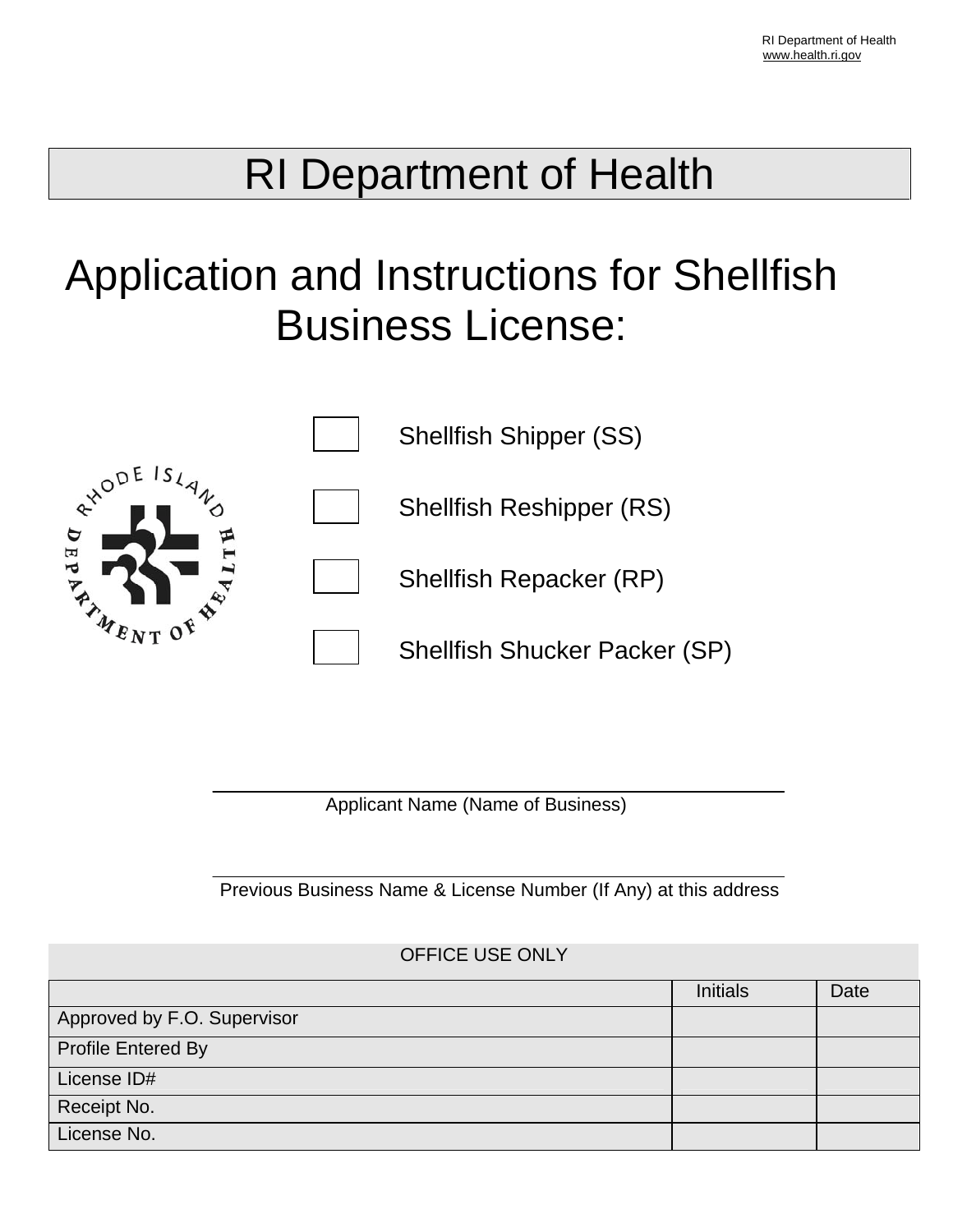## **INSTRUCTIONS**

- Registration shall be based upon **Satisfactory Compliance** with all applicable laws and regulations.
- Registration forms must be either typed or legibly printed using a ball point pen, except signatures, which must be written in ink. Please answer all questions. Do not leave blanks. Incomplete applications will be returned to you and your license/permit will not be issued.
- Attach check/money order to the front of this application and mail to: Office of Food Protection, 3 Capitol Hill, Room 203, Providence, RI 02908-5097. A receipt or cancelled check does not guarantee licensure.

#### **Application Fees:**

| <b>Shellfish Shipper</b>        | \$320.00 |
|---------------------------------|----------|
| <b>Shellfish Reshipper</b>      | \$320.00 |
| <b>Shellfish Repacker</b>       | \$390.00 |
| <b>Shellfish Shucker Packer</b> | \$390.00 |

- Make your check/money order payable to "General Treasurer, State of Rhode Island". Do not send cash. **This is fee is non-refundable.**
- If you have any questions concerning this application, call the Department of Health, Office of Food Protection at (401) 222-2749.
- Licensure application materials are public records as mandated by Rhode Island law and may be made available to the public, unless otherwise prohibited by State or Federal law.

#### **Please complete section(s) below.**

#### **Note to Applicants submitting plans:**

#### **Plan Review**

| RIGL 21-14-SB-2.11. Approval of construction by director. A plan review fee for new             |
|-------------------------------------------------------------------------------------------------|
| establishments, and for establishments where the cost of renovation exceeds 50 percent (50%) of |
| the value of the establishment, shall be charged. The plan review fee for these establishments  |
| shall equal the annual cost of the license/registration.                                        |

A plan review fee of \$ \_\_\_\_\_\_\_\_\_ is included with this application.

□ Operation Plan enclosed (RIGL 21-14-SB-2.12).

I have enclosed a separate check/money order payable to "General Treasurer, State of RI".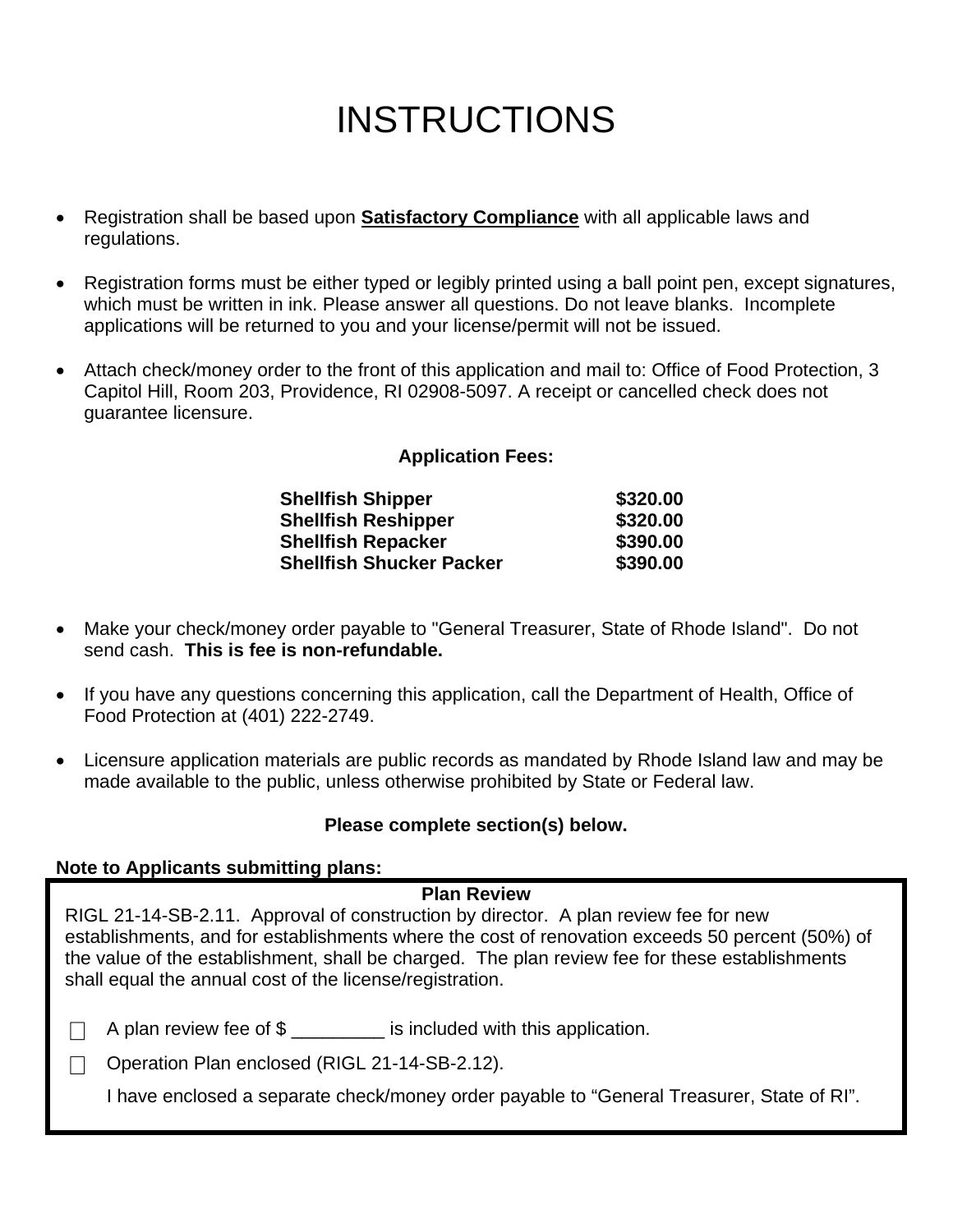

#### State of Rhode Island and Providence Plantations Department of Health Office of Food Protection

| <b>Facility Name:</b><br>Please provide the name of<br>the facility (as known to the<br>public) for which you are<br>applying for this license.                                          | Name: No. 2006. The contract of the contract of the contract of the contract of the contract of the contract of the contract of the contract of the contract of the contract of the contract of the contract of the contract o                                                                                                                                                         |
|------------------------------------------------------------------------------------------------------------------------------------------------------------------------------------------|----------------------------------------------------------------------------------------------------------------------------------------------------------------------------------------------------------------------------------------------------------------------------------------------------------------------------------------------------------------------------------------|
| <b>Facility Contact Person:</b><br>Please provide the name<br>and telephone number of a<br>person we can contact<br>concerning this facility.                                            | Name: <u>contract and contract and contract and contract and contract and contract and contract and contract and contract and contract and contract and contract and contract and contract and contract and contract and contrac</u><br>Phone Number:<br>$($ )<br><u> 1989 - Johann Barbara, martxa alemaniar argamento de la contrada de la contrada de la contrada de la contrad</u> |
| <b>Facility Mailing</b><br>Information:<br>Please provide the mailing<br>information for all<br>communication regarding<br>this license.<br>(Not published on<br><b>HEALTH</b> website). | Country (only if not in US) <u>example and the contract of the contract of the contract of the contract of the contract of the contract of the contract of the contract of the contract of the contract of the contract of the c</u>                                                                                                                                                   |
| <b>Facility Location</b><br>Information:<br>Please provide the location<br>information for this facility.<br>(Published on HEALTH<br>website)                                            | <b>Phone:</b> Phone: The contract of the contract of the contract of the contract of the contract of the contract of the contract of the contract of the contract of the contract of the contract of the contract of the contract o                                                                                                                                                    |
| <b>Ownership Type:</b><br>Please check ONE                                                                                                                                               | <b>Limited Liability Company</b><br>Corporation<br><b>Governmental Entity</b><br>Sole Proprietorship<br>Limited Partnership<br>Partnership<br>Partner                                                                                                                                                                                                                                  |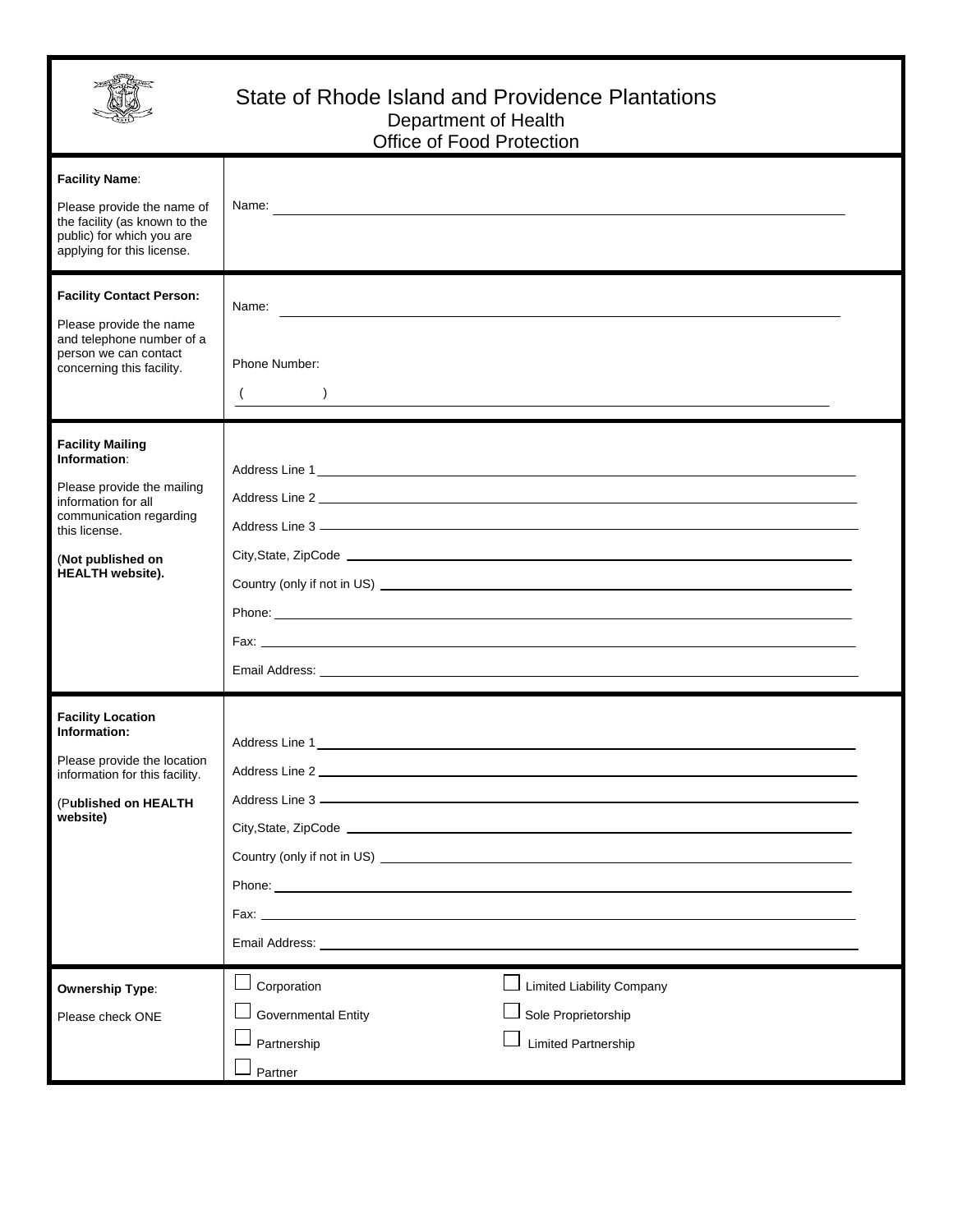| <b>Ownership Information:</b>                                                                                                                                                                                                                 | LIST ONE ONLY - DO NOT SEND ATTACHMENTS                                                                                                                                                                                                                                                                                                                                                                                                                                                                                                                                                                                                                                                                                     |  |
|-----------------------------------------------------------------------------------------------------------------------------------------------------------------------------------------------------------------------------------------------|-----------------------------------------------------------------------------------------------------------------------------------------------------------------------------------------------------------------------------------------------------------------------------------------------------------------------------------------------------------------------------------------------------------------------------------------------------------------------------------------------------------------------------------------------------------------------------------------------------------------------------------------------------------------------------------------------------------------------------|--|
| Please provide the<br>ownership information for<br>the Sole Proprietorship,<br>Partnership, Limited<br>Partnership, Corporation,<br>Limited Liability Company or<br>Governmental Entity.                                                      | Name: Lawrence and the contract of the contract of the contract of the contract of the contract of the contract of the contract of the contract of the contract of the contract of the contract of the contract of the contrac                                                                                                                                                                                                                                                                                                                                                                                                                                                                                              |  |
| <b>Ownership Address</b><br>Information:<br>Please provide the address<br>and telephone number(s) of<br>the Sole Proprietorship,<br>Partnership, Limited<br>Partnership, Corporation,<br>Limited Liability Company or<br>Governmental Entity. | Address Line 2 - The Commission of the Commission of the Commission of the Commission of the Commission of the<br>Address Line 3 <b>Contract Contract Contract Contract Contract Contract Contract Contract Contract Contract Contract Contract Contract Contract Contract Contract Contract Contract Contract Contract Contract Contract Contract</b><br>Phone: — <b>Manufacture Community Community</b> Phone: 2004<br><u> 1989 - Johann Harry Barn, mars ar breithinn ar breithinn ar breithinn ar breithinn ar breithinn ar breithin</u><br>Fax:                                                                                                                                                                        |  |
|                                                                                                                                                                                                                                               |                                                                                                                                                                                                                                                                                                                                                                                                                                                                                                                                                                                                                                                                                                                             |  |
| <b>Water Supply:</b>                                                                                                                                                                                                                          | Does this establishment receive all or a portion of its water supply from an on-site well?<br>Yes<br>No                                                                                                                                                                                                                                                                                                                                                                                                                                                                                                                                                                                                                     |  |
| <b>Sewage System:</b>                                                                                                                                                                                                                         | Is this establishment serviced by a private sewage system (e.g. septic system)?<br>Yes<br><b>No</b>                                                                                                                                                                                                                                                                                                                                                                                                                                                                                                                                                                                                                         |  |
| <b>IMPORTANT!</b><br>Please check this box if you are requesting Annual Interstate Certification. (For Food Protection Use Only)                                                                                                              |                                                                                                                                                                                                                                                                                                                                                                                                                                                                                                                                                                                                                                                                                                                             |  |
| <b>Affidavit of Applicant</b>                                                                                                                                                                                                                 | <b>AFFIDAVIT AND SIGNATURE</b>                                                                                                                                                                                                                                                                                                                                                                                                                                                                                                                                                                                                                                                                                              |  |
| Read, sign, and date<br>this affidavit.                                                                                                                                                                                                       | <b>This Application Must be Signed</b>                                                                                                                                                                                                                                                                                                                                                                                                                                                                                                                                                                                                                                                                                      |  |
|                                                                                                                                                                                                                                               | I have read carefully the questions in the foregoing application and have answered them<br>completely, without reservations of any kind, and I declare under penalty of perjury that<br>my answers and all statements made by me herein are true and correct. Should I furnish<br>any false information in this application, I hereby agree that such act shall constitute<br>cause for denial, suspension or revocation of this License in the State of Rhode Island.<br>I understand that this is a continuing application and that I have an affirmative duty to<br>inform the Rhode Island Department of Health of any change in the answers to these<br>questions after this application and this Affidavit is signed. |  |
|                                                                                                                                                                                                                                               | <b>Signature of Authorized Person</b><br>Date of Signature<br>(MM/DD/YY)                                                                                                                                                                                                                                                                                                                                                                                                                                                                                                                                                                                                                                                    |  |
|                                                                                                                                                                                                                                               |                                                                                                                                                                                                                                                                                                                                                                                                                                                                                                                                                                                                                                                                                                                             |  |
|                                                                                                                                                                                                                                               | <b>Printed Name of Authorized Person</b>                                                                                                                                                                                                                                                                                                                                                                                                                                                                                                                                                                                                                                                                                    |  |